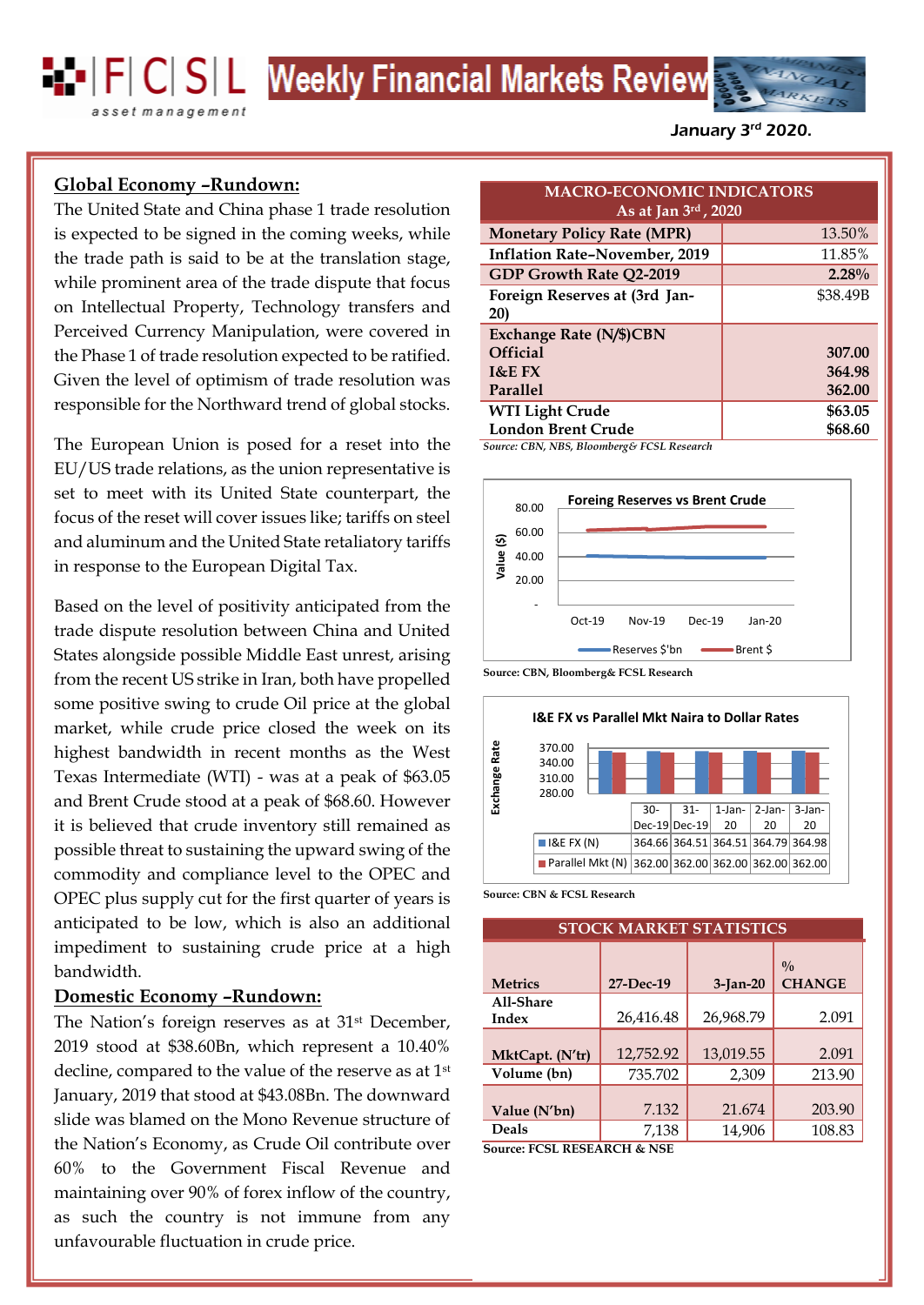**EP FC SL Weekly Financial Markets Review** 

asset management

January 3<sup>rd</sup> 2020.

, GDP size of \$447Bn, the forecasted ratio for the year is agency, which reported that the Country's debts to According to a report credited to Fitch credit rating Revenue ratio for year 2020, is anticipated to be about 400% against the current ratio of 333%. The country's public debt profile as at 30th June, 2019 stood at \$83.88Bn, while Public debt to GDP ratio stood at 18.77%, for a anticipated to exceed 30%, a projection that was based on the low Fiscal revenue of the country and inefficiency in Public Finance Management. Hence the Agency reviewed downwards the outlook for Nation's Economy, from stable to Negative, as the country is adjudged not to be immune from both Domestic and Global shocks, giving the rate of rising Inflation and declining Revenue level.

Further to the upward review of the LDR ratio from 60% to 65% with a compliance deadline of 31<sup>ST</sup> December, 2019, Banks that failed to meet up with LDR of 65% are expected to be sanctioned as they were previously fined, when it was reviewed upwards to 60%, such sanction serve as a punitive measures, which was to the tune of N499.1 Billion for defaulting Banks. The Apex Bank explained that the penalty for failing to adhere to the minimum loan to deposit ratio of 65 percent by the specified date, implies that a levy of additional Cash Reserve Requirement equal to 50 percent of the lending shortfall of the target LDR. However this does not lead to permanent forfeiture of any monies fined rather the penalty represent forfeiture of any interest the affected Banks would have earned on their respective Cash Reserve deposits with the Apex Bank, while according to a grapevine, the sum of N600.00Billion is the anticipated penalty to be levied on Banks that did not comply with the 65% LDR as at 31st December, 2019, an official disclosure is still expected from the Apex Bank.

| <b>TOP FIVE % GAINERS</b>                  |                               | <b>TOP FIVE % LOSERS</b>                         |                                      |
|--------------------------------------------|-------------------------------|--------------------------------------------------|--------------------------------------|
| <b>Symbol</b>                              | %<br>Cha<br>nge<br><b>WTD</b> | <b>Symbol</b>                                    | %<br><b>Chang</b><br>e<br><b>WTD</b> |
|                                            |                               |                                                  |                                      |
| <b>CORNERSTONE</b><br><b>INSURANCE PLC</b> | 39.47                         | <b>FIDSON</b><br><b>HEALTHCARE</b><br><b>PLC</b> | (12.90)                              |
|                                            |                               |                                                  |                                      |
| <b>ETERNA PLC</b>                          | 20.00                         | <b>UNION BANK</b><br>NIG.PLC                     | (11.76)                              |
| <b>ROYAL</b>                               |                               | <b>DEAP CAPITAL</b><br><b>MANAGEMENT &amp;</b>   | (10.00)                              |
| <b>EXCHANGE PLC</b>                        | 17.86                         | <b>TRUST PLC</b>                                 |                                      |
| <b>VITAFOAM NIG</b><br>PLC.                | 17.50                         | <b>OMATEK</b><br><b>VENTURES PLC</b>             | (10.00)                              |
|                                            |                               |                                                  |                                      |
| <b>AXAMANSARD</b><br><b>INSURANCE PLC</b>  | 11.11                         | <b>LEARN AFRICA</b><br>PLC                       | (9.60)                               |
| <b>Source: FCSL RESEARCH &amp; NSE</b>     |                               |                                                  |                                      |
| <b>ALL SHARE INDEX MOVEMENT</b>            |                               |                                                  |                                      |

| Date        | <b>NSE ASI</b> | $\%$ Change |
|-------------|----------------|-------------|
| 27-Dec-19   | 26,416.48      | 1.248       |
| 30-Dec-19   | 26,609.34      | 0.730       |
| 31-Dec-19   | 26,842.07      | 0.875       |
| $2$ -Jan-20 | 26,867.79      | 0.096       |
| $3$ -Jan-20 | 26,968.79      | 0.376       |

**Source: FCSL RESEARCH & NSE**

| <b>GLOBAL MARKETS</b>             |           |            |                                |
|-----------------------------------|-----------|------------|--------------------------------|
| Index                             | 27-DEC-19 | $3-Ian-20$ | $\frac{0}{0}$<br><b>CHANGE</b> |
| <b>DOW JONES</b>                  | 28,645.26 | 28,634.88  | $-0.04$                        |
| <b>S &amp; P 500</b>              | 3,240.02  | 3,234.85   | $-0.16$                        |
| <b>NASDAQ</b>                     | 9,006.62  | 9,020.77   | 0.16                           |
| <b>FTSE 100</b>                   | 7,644.90  | 7,622.40   | $-0.29$                        |
| <b>DAX</b>                        | 13,337.11 | 13,219.14  | $-0.88$                        |
| <b>NIKKEI 225</b>                 | 23,837.72 | 23,837.72  | 0.00                           |
| <b>JSE</b>                        | 57,430.70 | 57,810.00  | 0.66                           |
| EGX30                             | 13,812.98 | 13,283.66  | $-3.83$                        |
| Source: FCSL RESEARCH & Bloomberg |           |            |                                |